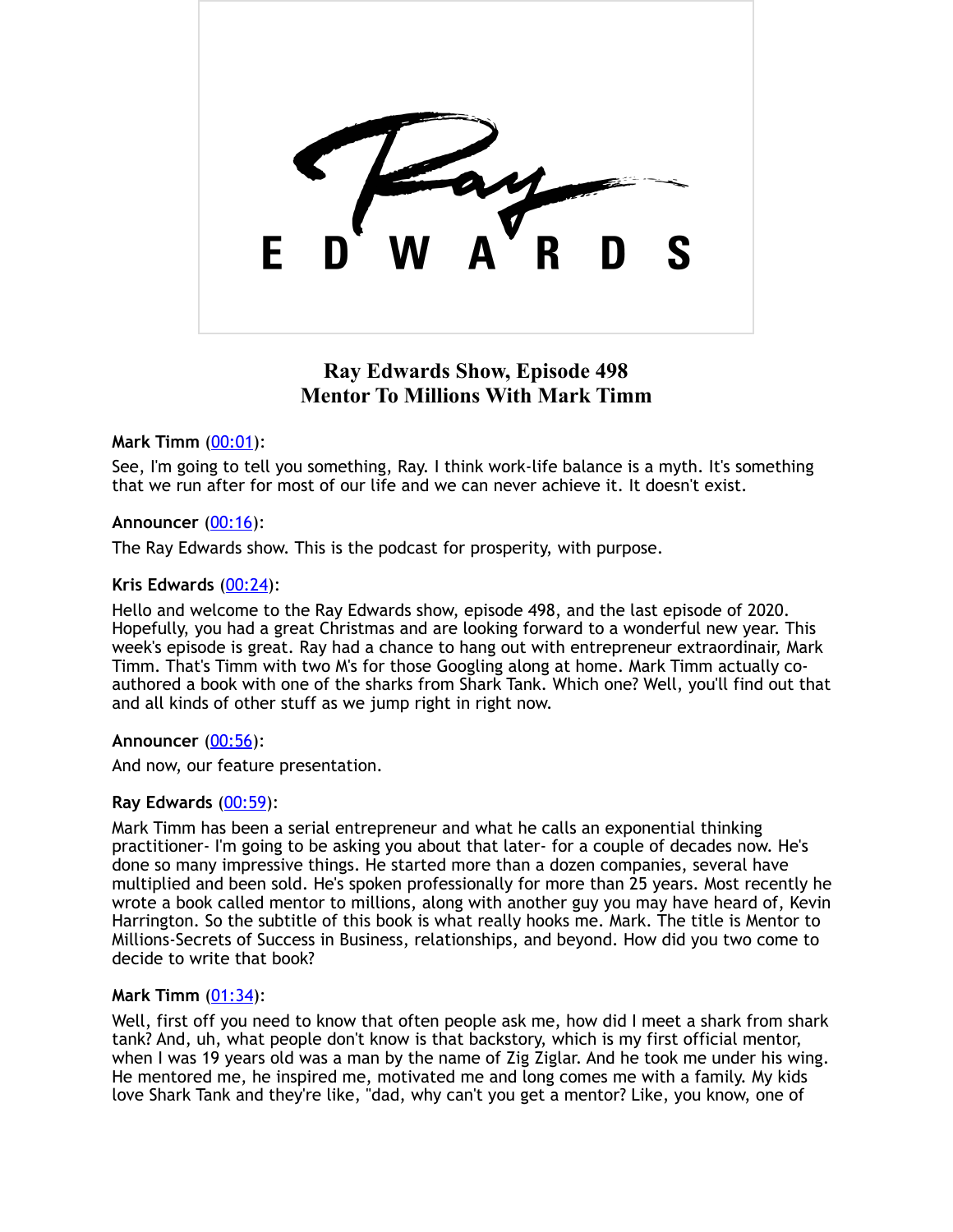these guys on Shark Tank?" And lo and behold, one of Kevin's original mentors was Zig Ziglar. Now Zig passed this earth, but his son, Tom still is living out zigs legacy. And Tom Ziglar actually introduced me to Kevin Harrington and we had an instant connection and we developed that all important know, like and trust of each other, and it became very apparent that if Kevin Harrington could mentor me that I could accomplish some pretty cool things in this world. So, I asked him to mentor me. I promised him I would be his best student, and exactly what I did. And after five years of that relationship, we said, we need to tell this story, because right now, Ray, the world is divided in half, actually less than half. It's the haves and the have-nots. And the haves have mentors and the have-nots are struggling because they're alone out there. And we weren't put on this earth to be alone, not even a single day. We're supposed to be doing this together. And so if you've got a product, a purpose or a passion, the world needs the quickest way to get that to the world is through mentorship.

## **Ray Edwards** [\(03:11](https://www.temi.com/editor/t/qz9LEkyW01_XT7wrkiBQu8gVQmfB359_rsansvXy8Ydkx27KrsJKnJS6HzMYf9mDFS7pt4e6OFFHl3FV7EJvDQsi66o?loadFrom=DocumentDeeplink&ts=191.22)):

And there's so much confusion around the topic of mentorship because different people mean different things by that. So tell me, how do you define a mentor?

## **Mark Timm** ([03:17\)](https://www.temi.com/editor/t/qz9LEkyW01_XT7wrkiBQu8gVQmfB359_rsansvXy8Ydkx27KrsJKnJS6HzMYf9mDFS7pt4e6OFFHl3FV7EJvDQsi66o?loadFrom=DocumentDeeplink&ts=197.91):

Yeah. A mentor is somebody who accepts the invitation to come into your life and is willing to share their wisdom. And by the way, Ray, what I mean by wisdom is- most of the time failure. People ask me all the time, what kind of mentor should I find? And I say, right away, you need to find a mentor. That's got two ears and one mouth because they need to listen to your unique abilities and what you want to accomplish in the world. And the second thing is you better find a mentor that's failed and failed a lot, because if they've only had success, they're only going to know one way to do things. But if they've experienced failure and they have reached the point that you want them to be a mentor, one of the things they're going to do is they're going to teach you how they failed. They're going to teach you what they've learned. And they're also going to do something super important, Ray, they're going to let you fail. See the worst thing a mentor can do is not let you fail. That's not a mentor. A lot of times, those are people that, uh, you know, that actually even don't have your best interest at heart because a mentor lets you fail and then helps you learn from that failure. I think it was Brené Brown that said you can learn more in 10 minutes of agony than you can in 10 years of bliss. And so we learn from our failures. We are a product of our failures. Zig Ziglar used to say, nobody drowns from falling in water. They only drown if they stay in it. And so we need to fail. We need to fail fast and we need to learn from our failures, but we need to be able to fail. So, finding that mentor that you know, that you like that you trust. And by the way I use trust last, but it's probably the most important because you'll be vulnerable to your mentor. And you've got to trust that they're giving you advice based on the love and respect that they have for you. That's a real mentor.

### **Ray Edwards** [\(05:05](https://www.temi.com/editor/t/qz9LEkyW01_XT7wrkiBQu8gVQmfB359_rsansvXy8Ydkx27KrsJKnJS6HzMYf9mDFS7pt4e6OFFHl3FV7EJvDQsi66o?loadFrom=DocumentDeeplink&ts=305.19)):

Wow. Wow. That's powerful. And I think that if you were just casually listening, you need to go back and listen to that again, because this word mentor gets thrown around so often online and too often, people think it involves you paying money to be in a program of some kind, which it may, and that may be, but we're talking about, I think something deeper, something more powerful.

### **Mark Timm** ([05:26\)](https://www.temi.com/editor/t/qz9LEkyW01_XT7wrkiBQu8gVQmfB359_rsansvXy8Ydkx27KrsJKnJS6HzMYf9mDFS7pt4e6OFFHl3FV7EJvDQsi66o?loadFrom=DocumentDeeplink&ts=326.25):

Yeah. I didn't pay Kevin Harrington. I mean, he, he could have charged me any amount of money. He wanted to coach me by the way to coach me, but he became my mentor. And so, and I'm not saying a coach can't become a mentor. I'm not saying I've joined masterminds before Ray, where I paid to be in the mastermind. And I, I never the person running the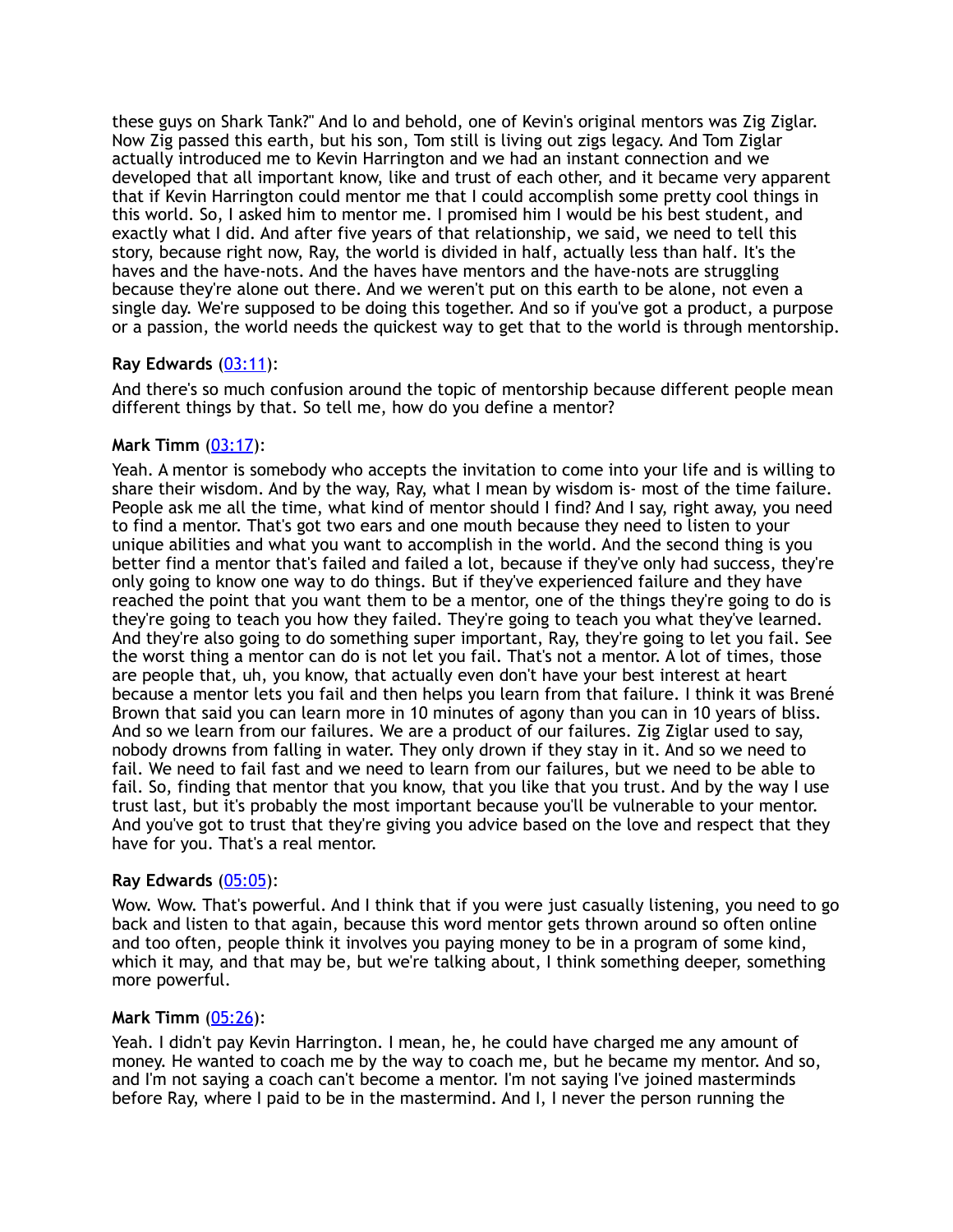mastermind never became a mentor. They were a coach and they performed a very specific role in my life. And I've benefited greatly from it yet. I have been in masterminds where that person leading it over time became a mentor. And that's when they decided to invest in me beyond the fee that I was paying to be in that group. That's when they decided that they knew me, liked me, trust me. And I decided the same thing. Mentorship the difference, I think, between coaching and mentorship is one word- vulnerability. I think a coach, we can be very specific and they can be very specific and they can take us to wonderful things. And I'm a big fan of coaches, by the way, I think you should have coaches, but a mentor, you can be vulnerable. You can be real, you can be authentic and they can be the same back to you. And I think that's the crossover difference between a coach and a mentor.

### **Ray Edwards** [\(06:37](https://www.temi.com/editor/t/qz9LEkyW01_XT7wrkiBQu8gVQmfB359_rsansvXy8Ydkx27KrsJKnJS6HzMYf9mDFS7pt4e6OFFHl3FV7EJvDQsi66o?loadFrom=DocumentDeeplink&ts=397.15)):

So, if someone is intrigued and they've reached a point in their life, maybe some unexpected things happened over the last few months, perhaps. And they feel like they're in need of a mentor to help them sort things out. What can they expect if they pick up a copy of Mentor to Millions? What's the outcome of reading this book going to be for them?

### **Mark Timm** ([06:52\)](https://www.temi.com/editor/t/qz9LEkyW01_XT7wrkiBQu8gVQmfB359_rsansvXy8Ydkx27KrsJKnJS6HzMYf9mDFS7pt4e6OFFHl3FV7EJvDQsi66o?loadFrom=DocumentDeeplink&ts=412):

You know, I think one of the things they're going to see right away is that, uh, everyone has their own mentorship journey. This is not a how to book. It's not filled with step one, step two, step three. In fact, the book begins with one of the most vulnerable moments of my life. Like it begins in a place called "my driveway moment" where I'm sitting in my driveway and I don't want to go home. Now, the reasons for not wanting to go home, Ray, should be, I filed bankruptcy, I lost a lot of money, but quite the opposite. I didn't want to go home because I just experienced one of the best days of my life. One of the most extraordinary I made every decision with confidence and clarity. So what in the world am I doing sitting at the end of my driveway? It's because I knew the second I got home, I was going to leave a world of clarity and confidence and enter a world of chaos and confusion. And I knew that's not right. I knew I was put on this earth to do something different than that. I knew that my family deserved my best and my first, not my last and my least, like they were getting. And so the book begins with that kind of vulnerability. It ends with even more vulnerability. And so when you pick up Mentor to Millions, be prepared not to put it down because it is anecdotal, anecdotal story after story of real life mentorship. Of real life struggles," of failures and of successes. But when you're done, when you close the last chapter of that book, the last page of that book, the one thing that I know every single person has told me is they close the book and say, I need more mentors in my life. And I need to be a mentor to more people." And guess what, Ray? That was the entire goal of the book. The entire goal of the book was to show through real life examples, the power and the impact of mentorship so that every person out there would join the haves. Anyone that's in the have-nots would cross over to the haves. And those that were in the haves would say, "I need to be mentoring more of the have-nots". You see, there is a formula and the formula goes like this. Number one, you got to have the right mentor. Number two, you gotta be that mentor's best student. And then number three, you have to teach whatever you've learned to other people. And you can't skip any of those steps. If you follow that formula, you will be well on your way to impacting millions. You see, Ray, this millions, it's not money, it's impact, it's impact. It's all about impact. If you've got a product purpose or passion, the world needs, you can impact the world through mentorship. It's the fastest way. Anything other than that is linear. It's just you doing more, you know, anybody can work harder. Okay. But can you work exponentially? You said you were going to ask me about that. So I'm just going to tell it. Mentorship is exponential. It's not you plus a mentor. It's you times the mentor, you times the mentor should equal 10, not two. And sometimes it equals a hundred. Sometimes it equals a thousand because you get the benefit of all the wisdom that that mentor has. And you get the benefit of all the wisdom that you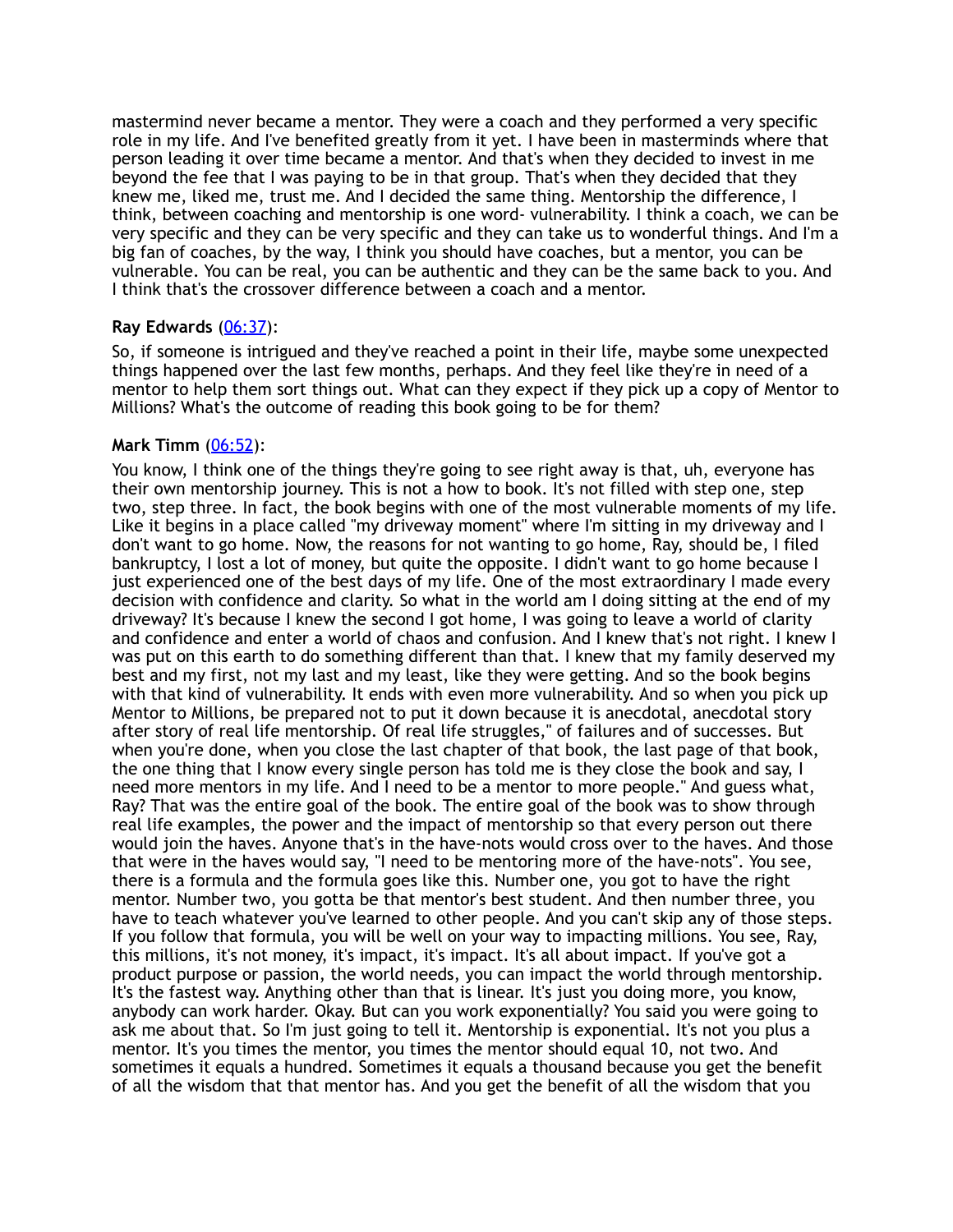have. And those two things multiply. They don't add. That's exponential thinking. And that's the power of mentorship.

## **Ray Edwards** [\(10:11](https://www.temi.com/editor/t/qz9LEkyW01_XT7wrkiBQu8gVQmfB359_rsansvXy8Ydkx27KrsJKnJS6HzMYf9mDFS7pt4e6OFFHl3FV7EJvDQsi66o?loadFrom=DocumentDeeplink&ts=611.06)):

That is a heavy Revy. That's what we call it around my office, a heavy revelation, a big revelation. If you think about the power of that, and we're seeing this demonstrated in best case scenarios around the world, right now, as people are rising up to the occasion, rising to the call, mentoring and being mentored and being vulnerable to it. You mentioned vulnerability. I mean, you have to be vulnerable going into the relationship on either side. And I love that. I love the fact that we're at a point in history where really our future depends on us becoming better people and becoming better mentors and mentees. There's this one guy in history, mentored 12 people- made an enormous impact in all of history all the years that came after that time, 2000 years ago. He had no Twitter, no Facebook, no Instagram, no Tik-Tok. He didn't even write a book. For those of you trying to figure out who I'm talking about, it's Jesus. One of the things I love is the way you define your most important role as a CEO. Could you talk a little about that?

### **Mark Timm** ([11:04\)](https://www.temi.com/editor/t/qz9LEkyW01_XT7wrkiBQu8gVQmfB359_rsansvXy8Ydkx27KrsJKnJS6HzMYf9mDFS7pt4e6OFFHl3FV7EJvDQsi66o?loadFrom=DocumentDeeplink&ts=664.28):

Yeah, that's a, that happened as part of the driveway moment. Uh, what happened that day is I realized that everything I was doing, it was this. We all play this game called. What if. What if I was, you know, born in another state? What if I, you know, was 10 inches taller? What if I had a million dollars? What if I drove this car? What if I lived in this house? So I played that day, a what if game. The what if game went like this. What if I was actually not going to the most valuable business? What if I was not working in the most valuable business? What if the most valuable business I will ever own ever operate, ever even be a part of was the business I was going home to, not the business I went to that day? What if, Ray, everything I was doing in business was practice so that I could go home and be the CEO of the most valuable business in the world and I could get it perfect? What if every mastermind I went to was so that I could learn lessons and wisdom to bring home? What if every person I interacted with that I learned from was not just so I could apply to my business, but I could bring it home? What if? And you know what? I just started living out that what if. I just started saying, I'm going to bring my best in my first, I'm going to bring my every bit of wisdom. I'm going to take two pages of notes for my business. And four pages of notes for my family. At every mastermind I went to. And people asked me, what do you mean your first and your best? Well, I was spending my best time of the day thinking and my best time of the day productivity wise was in the morning. So when my kids were getting up and getting ready for school, I was doing emails. I was planning for the day. I was strategizing, cause I was fresh, I was alert, and I was just like getting ready for the day. And instead I decided for a year I would become a short order cook. Now, by the way, I don't cook. It wasn't something that I, my family was used to. But I thought to myself, "How can I pour into the lives of my family, of my kids when I'm at my best?" And they were all running around, getting ready for school and they were busy and I'm like, how do I interrupt their pattern? And so one day I said, "Hey, I'll cook you something for breakfast." And they're like, Whoa, Whoa, you're going to cook me something for breakfast, Dad, are you okay? Are you feeling all right? I said, no. What would you like? Oh, I want some cheesy eggs. And I'm like, I can do that. My next child says, Oh really dad, I want a pancake. Oh, I can do that too. And so the next thing you know, I become a short order cook. And what happened was is while they were getting ready, it drew all of them to the kitchen and they got up a little earlier. They came to the kitchen, they challenged me with all kinds of new things that they wanted. And some of them wanted oatmeal. Some of them wanted all kinds of different stuff for that period of about a half hour, I would do anything the thing they wanted, but the exchange was they had to sit in there and eat it. And I got to be the last thing that went into their mind before they walked out the door and went to school. I got to spend my best thinking, my best productivity investing in my kids' lives before I sent them off to school.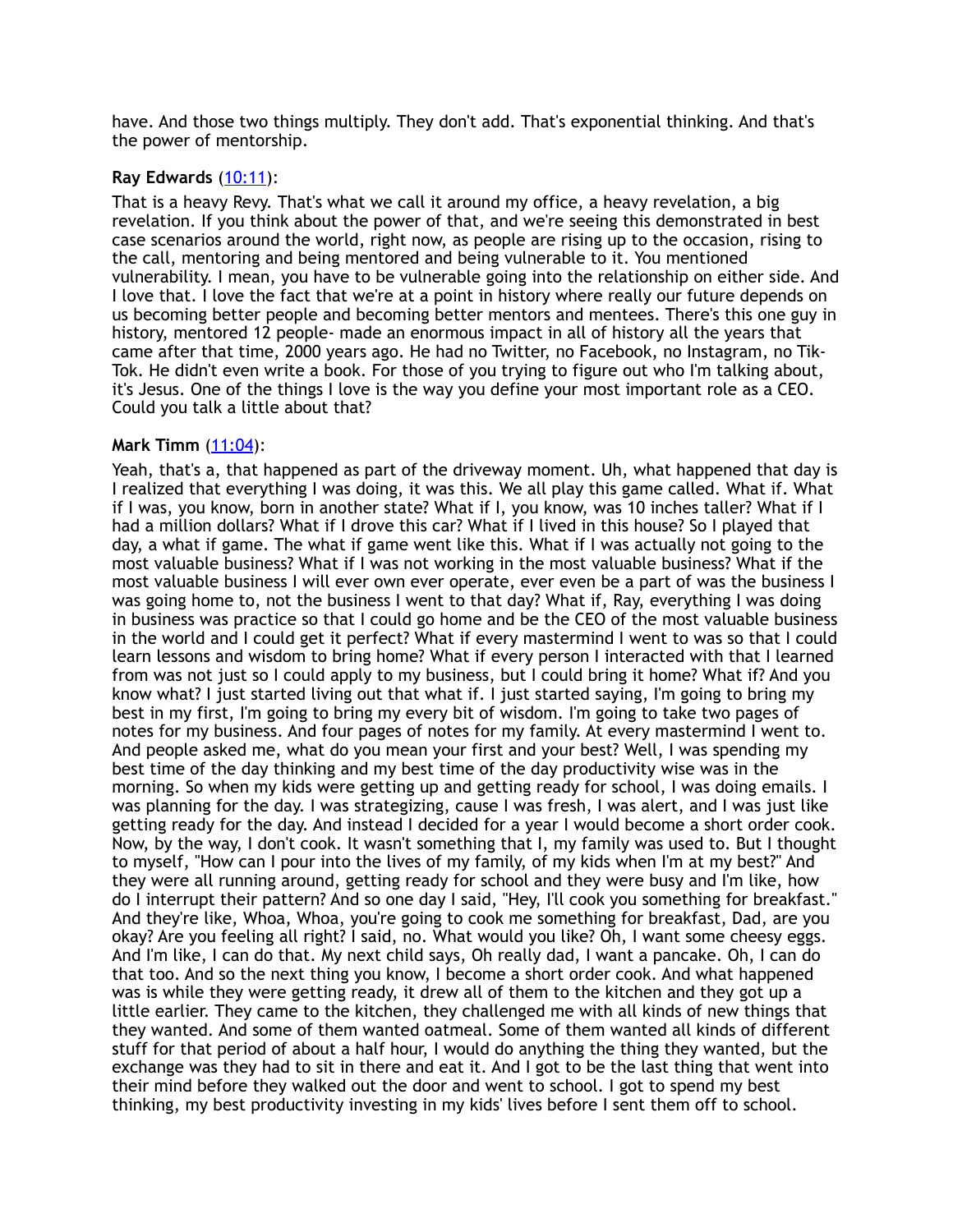That's what giving your family your first and your best looks like it's not something crazy and something that you read in all kinds of books. It's just saying, when am I my best? And how can I give that to my family? And that's what it looks like. It's practical. Anyone can do it. If you're good at anything in life, you can be that good at home. And I started- I'm good at meetings, Ray. And so I started holding shareholder meetings. Now I got to tell you, to be the CEO of my family. I went over the top and I legally incorporated my family. 2BTimm's LLC is a legal corporation in the state of Indiana. You can look it up. And we started having shareholder meetings and my youngest child owned the same amount of shares that I own in the corporation. And so I'm good at meetings. I'm good at holding those kinds of meetings. And so I started doing it with my family. And it wasn't, what's our schedule. What are you doing? It was, why was our family put on this earth? What are, what do we stand for? What contribution are we going to make? What's our reputation in the community. What's our enterprise value as a family. And it gave everybody a voice and it gave them a vote and very quickly that voice and that vote mattered. And so it became something where they didn't miss because they wanted that voice and they wanted that vote.

## **Ray Edwards** [\(15:44](https://www.temi.com/editor/t/qz9LEkyW01_XT7wrkiBQu8gVQmfB359_rsansvXy8Ydkx27KrsJKnJS6HzMYf9mDFS7pt4e6OFFHl3FV7EJvDQsi66o?loadFrom=DocumentDeeplink&ts=944.83)):

That is amazing. And that lines up. When I go to your website I see this: Achieve professional success without sacrificing personal fulfillment

### **Mark Timm** ([15:52\)](https://www.temi.com/editor/t/qz9LEkyW01_XT7wrkiBQu8gVQmfB359_rsansvXy8Ydkx27KrsJKnJS6HzMYf9mDFS7pt4e6OFFHl3FV7EJvDQsi66o?loadFrom=DocumentDeeplink&ts=952.66):

I believe that actually, um, if you get this right, see, I'm going to tell you something, Ray, I think work-life balance is a myth. I think it is a fool's gold. It's something that we run after for most of our life and we can never achieve it. It doesn't exist because work-life balance assumes that you can have both of these things in perfect balance. And always one of them is pulling one to the side and you're falling down if your goal is to have balance. So I actually believe the only attainable is work-life integration. If you can bring your work and your life together and you can integrate them. And I don't mean that your kids become your employees or vice versa. I mean that you're not afraid to bring your work home, that you take the best of what you do and you apply it to your family. You teach them what you do, you share with them, the good and the bad and the ugly, and you make them part of your world. And if you'll have that level of vulnerability and by the way, this journey didn't happen until I, I mentioned vulnerability earlier, my kids thought I had just kind of lost it for a while. They're just like, dad's on this rant and he's going down this path. And I don't know, it'll, it'll, it'll fade out. It won't last. And then one day I sat down and I took responsibility for not- for failing really as their father and failing as a husband and not being the father and husband that I was put on this earth to beat that I was giving my best to something else and not where it really mattered most. And I took full responsibility that day. I felt the weakest that I'd ever been as a man. I felt so vulnerable. So exposed to these people that I love, because I was literally, you know, just asking for their rawest forgiveness. Now I will tell you, I have young adult children now that are, that have gone out into the world. And they would tell you that that day, that moment in our living room, I was the strongest father, the strongest husband they've ever seen in their life. When I saw myself as the weakest, because here's the catch. It takes real courage and real strength to be vulnerable. It takes no courage to fake it. Whoever came up with the saying fake it till you make it needs to be thrown out, you know, in the Backwoods because it ain't true. Fake it till you make it is a sure fire path to failure, but courage, vulnerability raw real with the people you love is a sure path to meaningful, measurable, and amazing relationships and success

### **Ray Edwards** [\(18:25](https://www.temi.com/editor/t/qz9LEkyW01_XT7wrkiBQu8gVQmfB359_rsansvXy8Ydkx27KrsJKnJS6HzMYf9mDFS7pt4e6OFFHl3FV7EJvDQsi66o?loadFrom=DocumentDeeplink&ts=1105.91)):

Well said. I'm wondering, how did the unfortunate events of 2020 affect your family and your business? I know that when you plan to release this book, that was not on the calendar, the pandemic was not on the calendar, it was not scheduled. So can you share vulnerably a little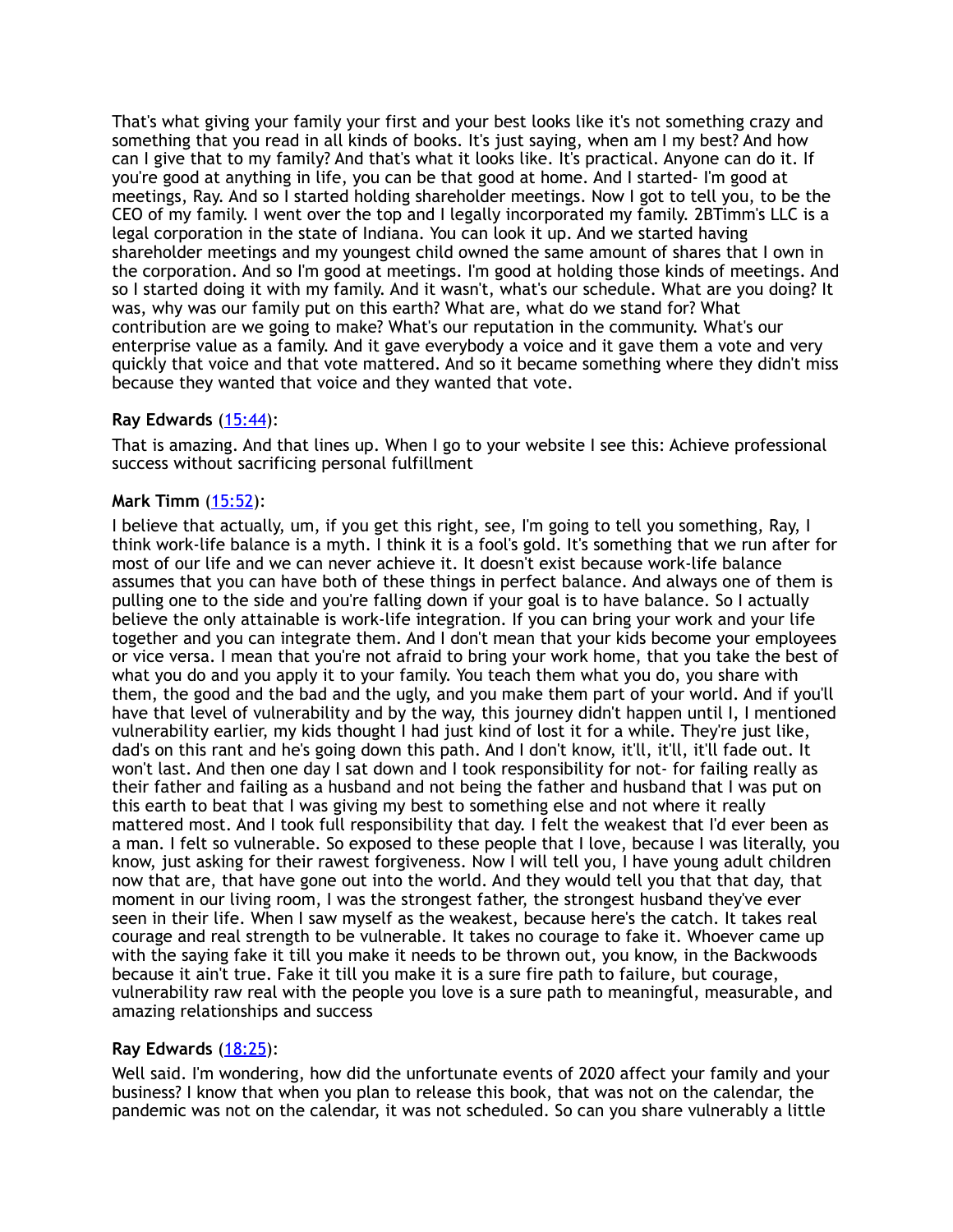bit about what the initial impact was? And as we approached the end of the year, how things are going for you now?

### **Mark Timm** ([18:44\)](https://www.temi.com/editor/t/qz9LEkyW01_XT7wrkiBQu8gVQmfB359_rsansvXy8Ydkx27KrsJKnJS6HzMYf9mDFS7pt4e6OFFHl3FV7EJvDQsi66o?loadFrom=DocumentDeeplink&ts=1124.69):

So I, my businesses, uh, I had multiple businesses and essentially within a five day span, two of them were over ended. They were physical based businesses, event-based businesses where it required people to come and be there. And they were just over instantly. And, uh, 13 of my travel trips were canceled over that same five day period. I went from having 13 trips on the books to having none. And so a tremendous amount of lost revenue happened instantly. I had children that I thought I had sent off to college that all of a sudden ended up back at my house. And we went from a quiet home to a chaotic home in that same, you know, five day period. And so in a lot of ways, our entire ecosystem was just, uh, imploded from a financial perspective and imploded, you know, from just, uh, uh, people, resources, it imploded. But the cool thing is, is that we had built this foundation. We had built this business, this family business. And so we were able to go back to that platform and back to that ground point and say, okay, we've been here before. And you know, and so what we decided to do is, is that I basically looked at it, okay, if anyone, uh, if you know the term, you know, if you've ever played golf, okay, there is a term called a Mulligan and a Mulligan is where you hit the ball badly. And you, you, the people you're playing with say, I'll give you a Mulligan. And what that means is you get to tee up another ball, hit it again. And then if that's better, you get to take that one. And so what happened Ray is, is that I'm sitting here looking at it, going, wait a minute. I've been given a Mulligan. Like these kids, I did a good job. And I sent them out into the world and they were doing pretty good, but all of a sudden I get a Mulligan. And so I'm like, I get them back again, and they're under my roof and they're going to school again in my home. And I'm like, and now these businesses have just gone away. And so I've got more time on my hands. I am a little financially stressed, but I've got this extra time. And I started investing in relationships because what I actually believe now is that relationships is the currency of the future. I believe that the real currency of the future is the relationships, the quality of the relationships. Ray, I told you this personally, that, you know, you are somebody that I want to invest in my relationship with you. Why? Because I like you and I trust you. And I think you're doing awesome things in the world. And so therefore I want to invest more in our relationship. And I took that same philosophy with my kids and with my wife. And what was cool was that I put it before the financial issues that I had to deal with. And so I just doubled down on these relationships. And I went on, walks with my kids and went on, walks with my wife for a period of about 90 days. My wife and I didn't miss a single sunset on our property. And we figured out that we fell in love with our property all over again. And it was a beautiful thing. And, and we did the same thing. We spent quality time. We played games. We watched movies with our kids and all the time, this is happening. I had started this little business that was running in the background, and it was an e-commerce business selling products on Amazon. And you probably know where this is going, but while I'm investing in these relationships, behind me this little business is putting up double digit, triple digit kind of sales results because everybody's sitting at home and they're buying online. And so I would say this is a business that was getting a couple hours a week of my time. And now I had all this extra time to give. So at the same time that I'm developing these relationships, I started involving some of my kids to help me out in this e-commerce business. And it just explodes the e-commerce business explodes. And right now I am well on my way to the largest business that I have ever owned in my lifetime. And it was a business that was barely getting 5% of my time prior to quarantine and COVID happening. And so I'm at the end of the year. And I can't sit here and tell you that my bank account is significantly bigger, but I can tell you that it is going in the right direction. And I've got a business that I believe will be the biggest business I've ever had, but I can tell you that my relational account, with my kids and my wife has never been bigger. And the cool part is, is that I get to cash that out over the rest of my life. And so I'm very thankful to have been given the Mulligan for my kids and for my wife. And I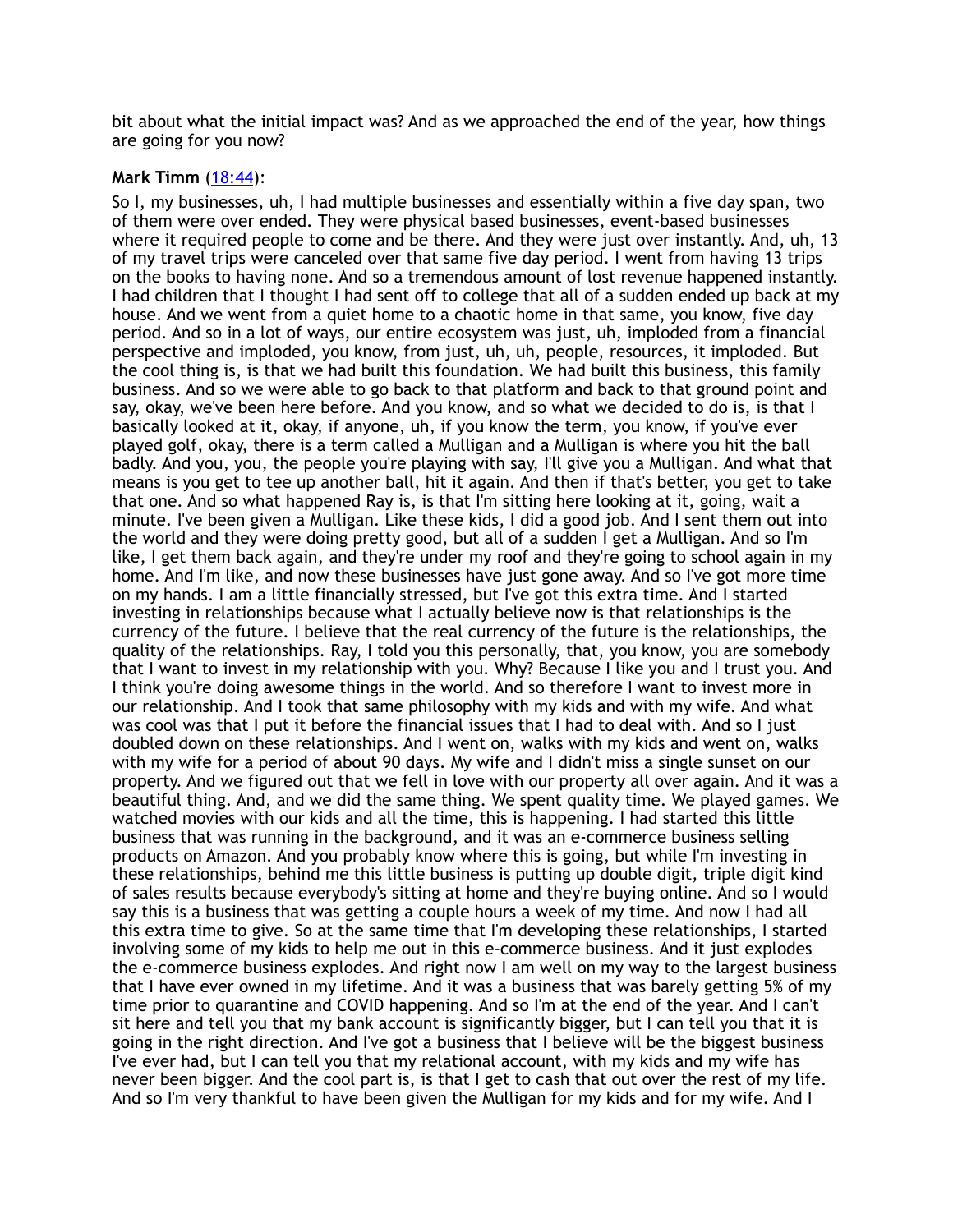can't wait to see what comes from this year and the relationships that I have been able to develop.

## **Ray Edwards** [\(23:19](https://www.temi.com/editor/t/qz9LEkyW01_XT7wrkiBQu8gVQmfB359_rsansvXy8Ydkx27KrsJKnJS6HzMYf9mDFS7pt4e6OFFHl3FV7EJvDQsi66o?loadFrom=DocumentDeeplink&ts=1399.68)):

That's fantastic as we move into the new year. And I think we're all looking forward to the restrictions, being relaxed at some point. We don't know when that will happen or to what degree they'll be relaxed, but I think we can count on it's going to be better. It's going to get better. I think that's going to happen. It's a matter of time. What do you see for you going forward? I mean, you've got the e-commerce business, which is cranking along. Are you going to get back out on the speaking trail?

## **Mark Timm** ([23:43\)](https://www.temi.com/editor/t/qz9LEkyW01_XT7wrkiBQu8gVQmfB359_rsansvXy8Ydkx27KrsJKnJS6HzMYf9mDFS7pt4e6OFFHl3FV7EJvDQsi66o?loadFrom=DocumentDeeplink&ts=1423.02):

No, I, uh, I made a decision to not start up those businesses again. It's not that I won't do some speaking, but I love the focus. So I've always been a serial entrepreneur. I've always had multiple businesses going at once and I've decided that my 2021 forward for me, I will have one principle business that generates cash and cashflow and that's my e-commerce business. And then during this time I have become an advisor to multiple businesses and I see myself on the advisory board or role of other companies. I'm actually on my first publicly traded company board, Ray. And so I see myself actually taking my life's work and wisdom and applying it to other companies at that level, instead of starting my own businesses. And instead of developing a large ecosystem and infrastructure. I think I'm at a place in life where I want to mentor other businesses based on my past success and failures. And ultimately I want all of this to end with, uh, my big why, which is this piece of property that I have been sitting on for two decades, Ray. That I had taken for granted that I'm watching sunsets out on every night- that property, I would like to put little cabins on our Lake, and I would like to once a month invite high-performing entrepreneurs in and I would like to help them win at home, like they win at work. I want them to learn from the journey that I took and learn from the failures that I made. And I actually believe that's one of the main reasons I've been put on this earth is to help high performing entrepreneurs crush it at home instead of get crushed.

## **Ray Edwards** [\(25:26](https://www.temi.com/editor/t/qz9LEkyW01_XT7wrkiBQu8gVQmfB359_rsansvXy8Ydkx27KrsJKnJS6HzMYf9mDFS7pt4e6OFFHl3FV7EJvDQsi66o?loadFrom=DocumentDeeplink&ts=1526.32)):

Well, I know there are high performing entrepreneurs listening to this right now who would love the chance to do that, so, how do people follow up with you and follow what you're doing?

### **Mark Timm** ([25:33\)](https://www.temi.com/editor/t/qz9LEkyW01_XT7wrkiBQu8gVQmfB359_rsansvXy8Ydkx27KrsJKnJS6HzMYf9mDFS7pt4e6OFFHl3FV7EJvDQsi66o?loadFrom=DocumentDeeplink&ts=1533.16):

Go to Marktimm.com. That's it. You were there, uh, earlier in this podcast and you were reading from it. Um, I can tell you that the vision that I just laid out is probably a two year unfolding, but it begins now the first thing people need to do Ray , is go get the book. If you want to learn more about mentorship, you want to learn more about me, go to Amazon, Barnes and noble, wherever books are sold. Get this book, read it. If you're inspired by the content that we've shared here, if you're inspired by wanting to win at home and win at work, then go to Marktimm.com. Sign up, engage, reach out and stay in touch. And, and maybe they can actually be a part of helping make that vision and that dream a reality.

### **Ray Edwards** [\(26:12](https://www.temi.com/editor/t/qz9LEkyW01_XT7wrkiBQu8gVQmfB359_rsansvXy8Ydkx27KrsJKnJS6HzMYf9mDFS7pt4e6OFFHl3FV7EJvDQsi66o?loadFrom=DocumentDeeplink&ts=1572.58)):

That's beautiful. We'll have links in the show notes for the book and for Mark's website and his social media presence. And Mark, thank you so much for taking the time to talk and for being my friend. I really appreciate you.